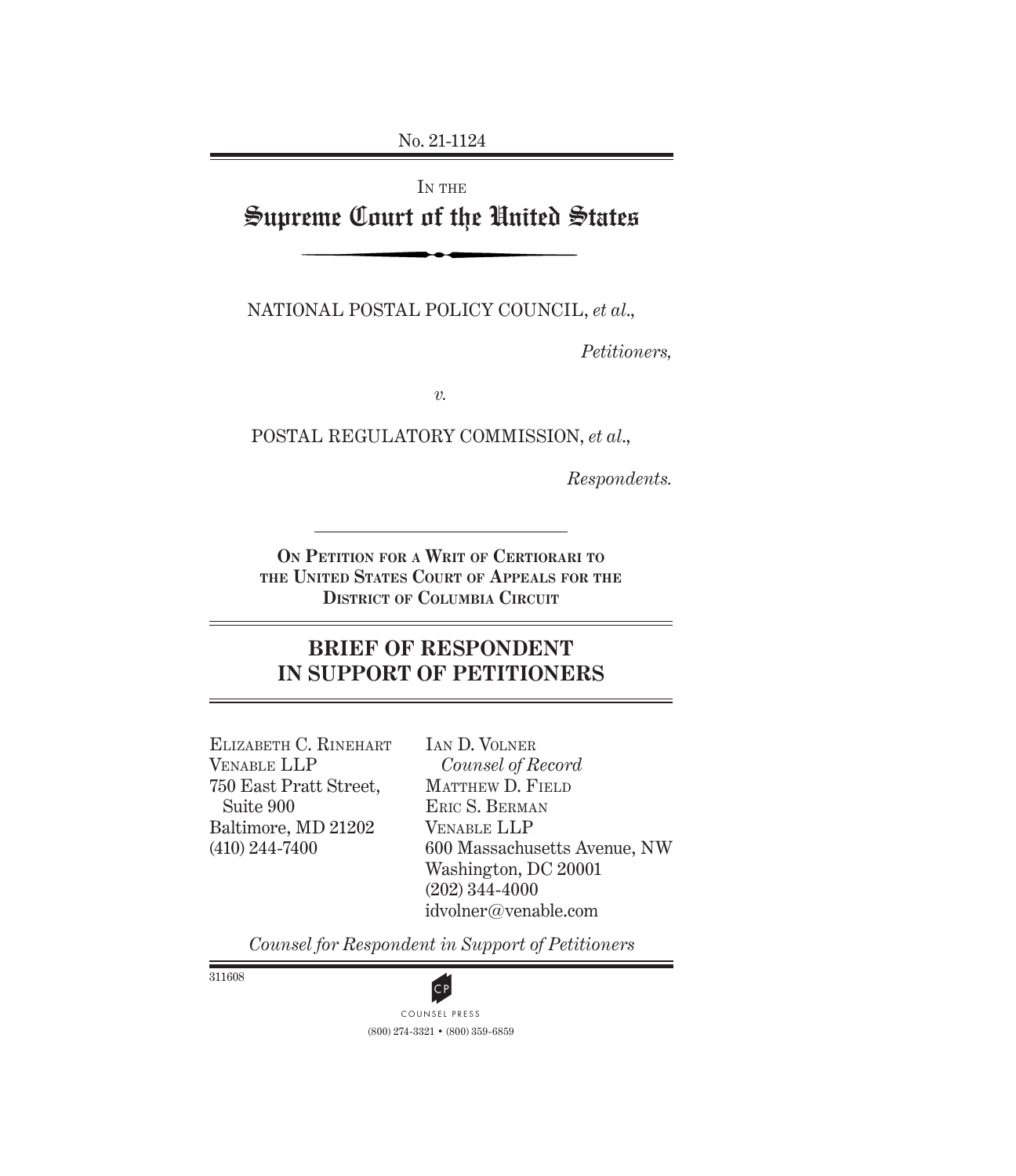### **PARTIES TO THE PROCEEDINGS AND RULE 29.6 STATEMENT**

Pursuant to Supreme Court Rule 29.6, Respondent the Association for Postal Commerce states that it is not publicly traded and has no corporate parent. No publicly traded entity has an ownership interest in the Association for Postal Commerce.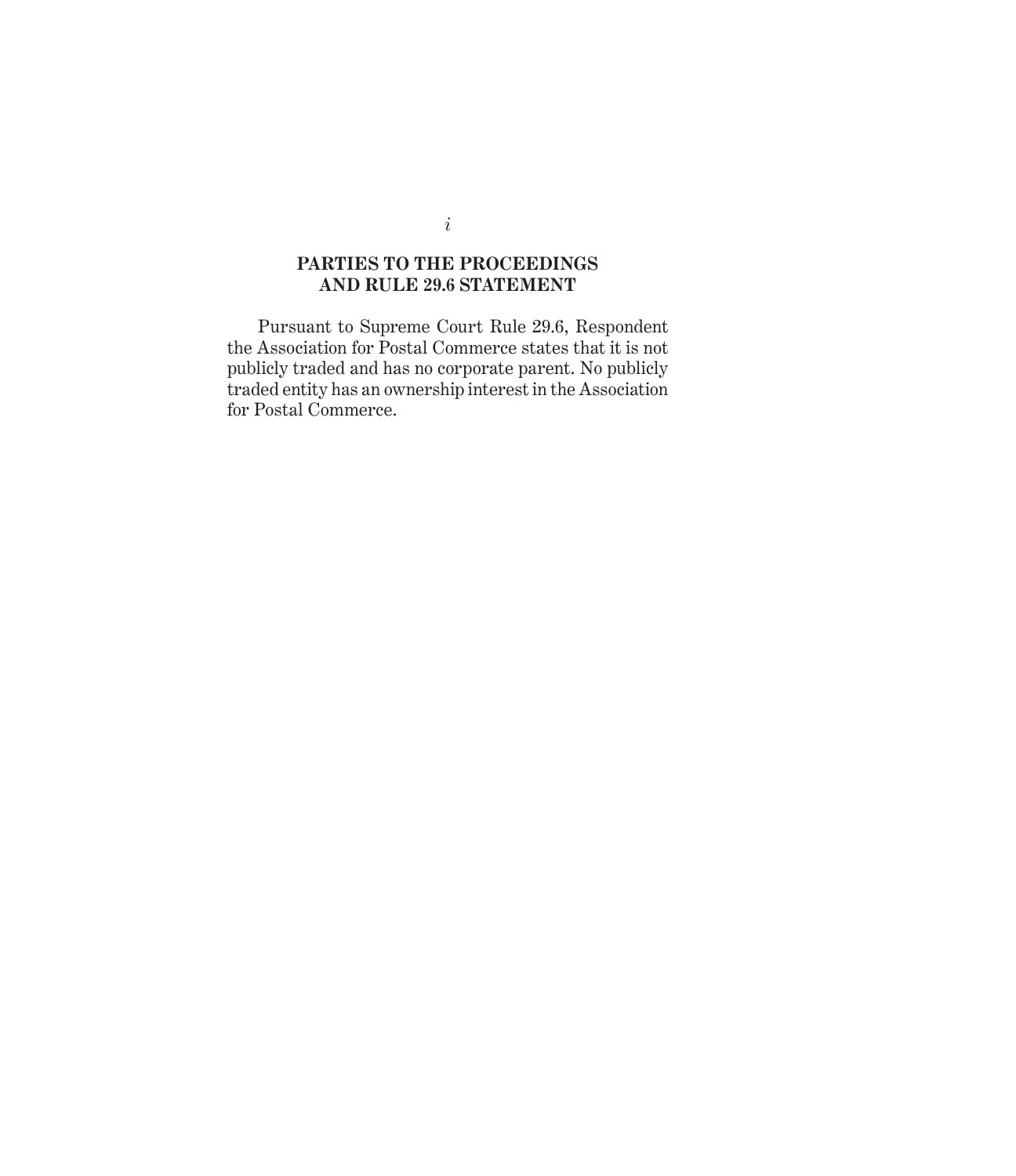# **TABLE OF CONTENTS**

| Page                                                                                                    |
|---------------------------------------------------------------------------------------------------------|
| PARTIES TO THE PROCEEDINGS AND                                                                          |
| TABLE OF CITED AUTHORITIES iii                                                                          |
| RESPONDENT ASSOCIATION FOR POSTAL<br>COMMERCE'S BRIEF IN SUPPORT OF<br>PETITION FOR WRIT OF CERTIORARI1 |
| STATEMENT OF THE CASE 1                                                                                 |
|                                                                                                         |
|                                                                                                         |

*ii*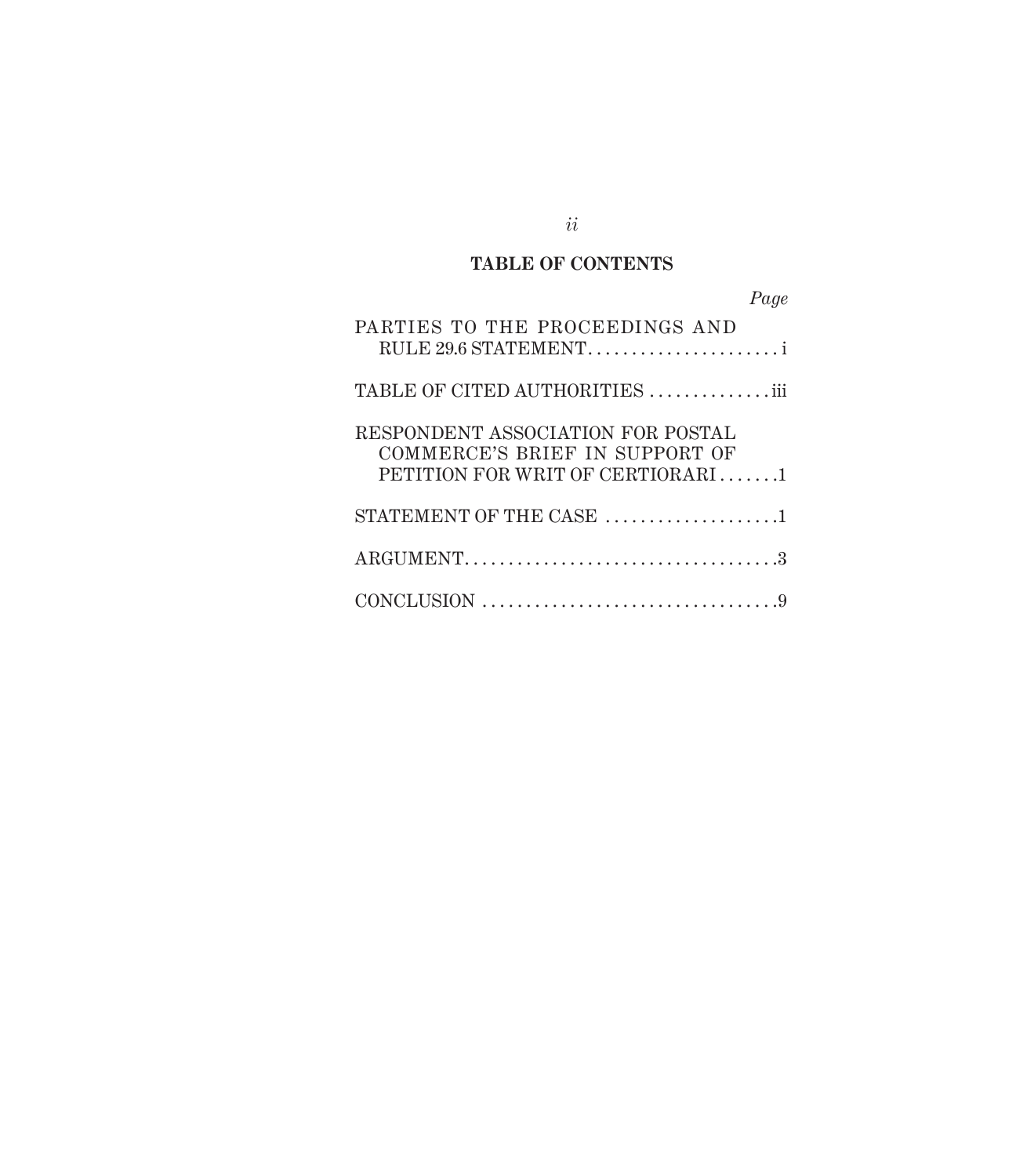# **TABLE OF CITED AUTHORITIES**

### *Page*

### **Cases**

| AMG Cap. Mgmt., LLC v. Fed. Trade Comm'n,                       |
|-----------------------------------------------------------------|
| Chevron, U.S.A., Inc. $v$ .<br>Natural Res. Def. Council, Inc., |
| Nat'l Postal Pol'y Council v.<br>Postal Regul. Comm'n,          |
| <i>Thryv, Inc. v. Click-to-Call Techs., LP,</i>                 |

# **Statutes and Other Authorities**

*iii*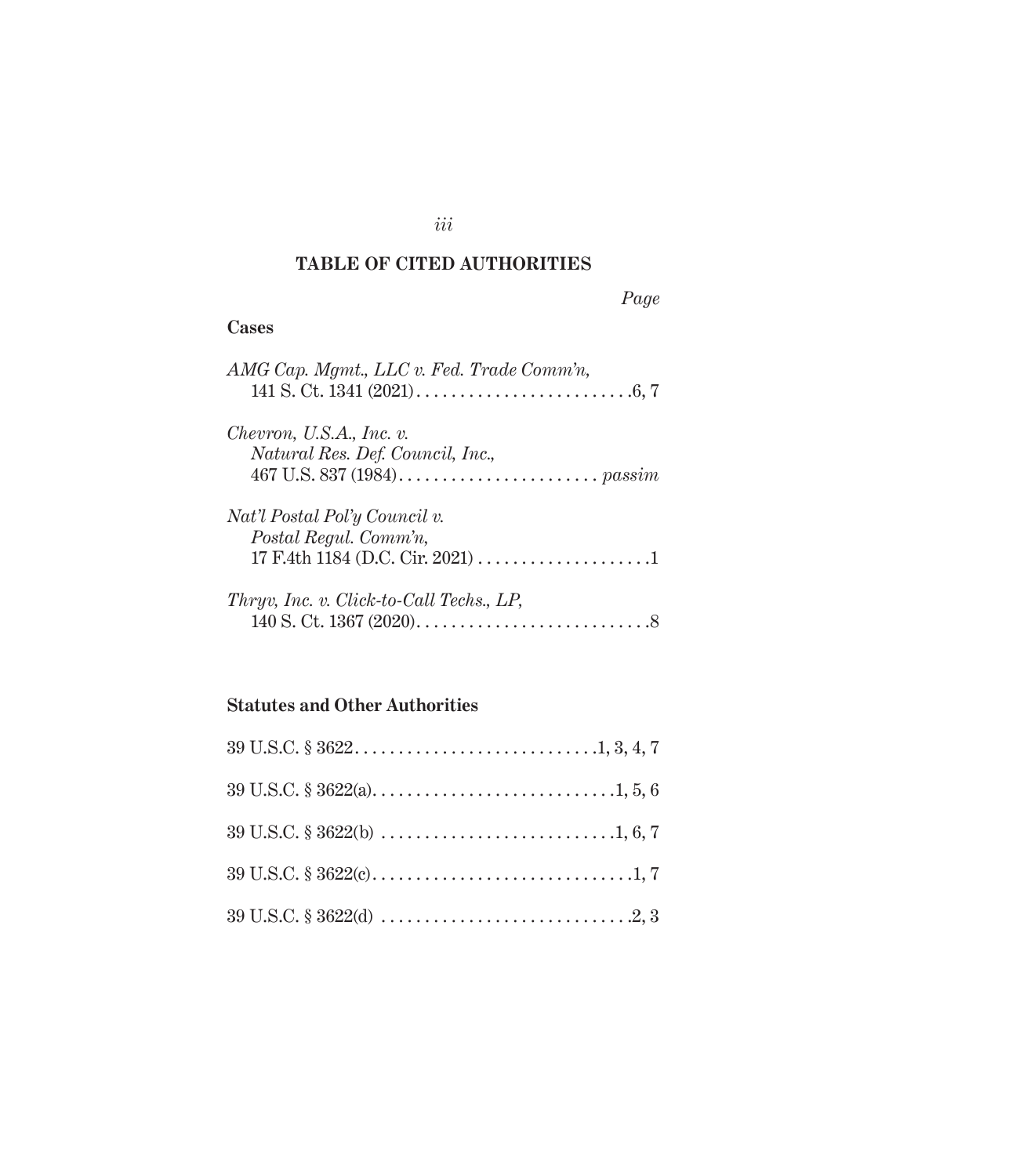## *Cited Authorities*

| Page                                                                                                                                          |
|-----------------------------------------------------------------------------------------------------------------------------------------------|
|                                                                                                                                               |
|                                                                                                                                               |
|                                                                                                                                               |
|                                                                                                                                               |
|                                                                                                                                               |
| $39 \text{ U.S.C.} \$ $3622 \text{(f)} \dots \dots \dots \dots \dots \dots \dots \dots \dots \dots \dots \dots \dots \dots \dots \dots \dots$ |

# *iv*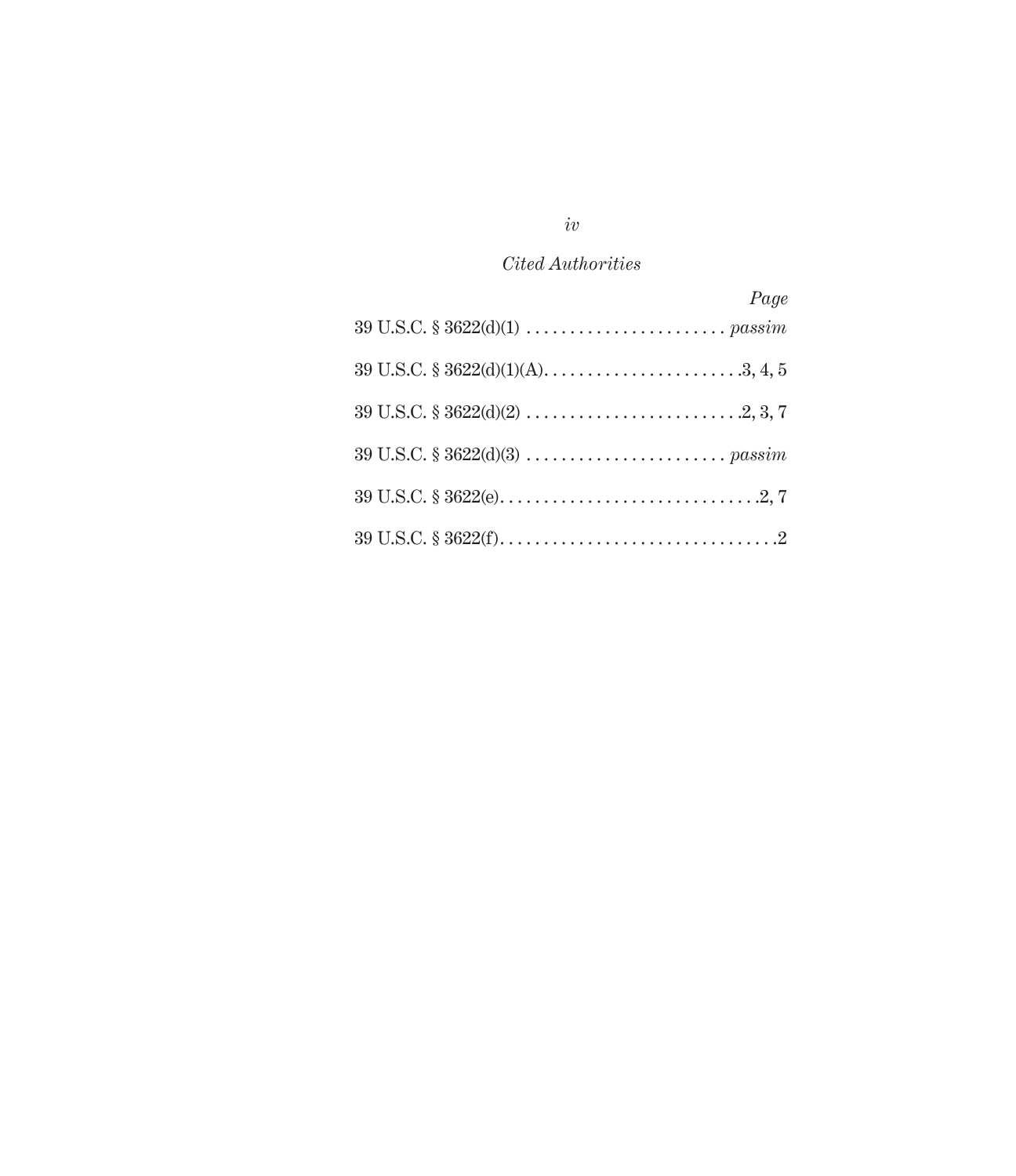#### **RESPONDENT ASSOCIATION FOR POSTAL COMMERCE'S BRIEF IN SUPPORT OF PETITION FOR WRIT OF CERTIORARI**

Respondent Association for Postal Commerce respectfully requests that this Court grant Petitioners' Petition for Writ of Certiorari to review the judgment of the United States Court of Appeals for the District of Columbia Circuit in *Nat'l Postal Pol'y Council v. Postal Regul. Comm'n*, 17 F.4th 1184 (D.C. Cir. 2021). In its opinion denying Respondents' petition for review, the Court of Appeals misapplied *Chevron, U.S.A., Inc. v. Natural Res. Def. Council, Inc.*, 467 U.S. 837 (1984), and granted the Postal Regulatory Commission (the "Commission") authority to remove Congressionally imposed restrictions on its regulatory authority from a statute, contrary to the plain language of the statute and the principles that ultimately underlie the nondelegation doctrine. The Petition for Writ of Certiorari should be granted, and the opinion reversed and remanded.

#### **STATEMENT OF THE CASE**

Under the Postal Accountability and Enhancement Act, specifically 39 U.S.C. § 3622, Congress directed that the Commission "shall . . . establish (and may from time to time thereafter by regulation revise) a modern system for regulating rates and classes for market-dominant products." *Id.* § 3622(a). In 39 U.S.C. § 3622(b), Congress listed 9 objectives "such system shall be designed to achieve" and, in 39 U.S.C. § 3622(c), Congress listed 14 factors that, "[i]n establishing or revising such system, the Postal Regulatory Commission shall take into account."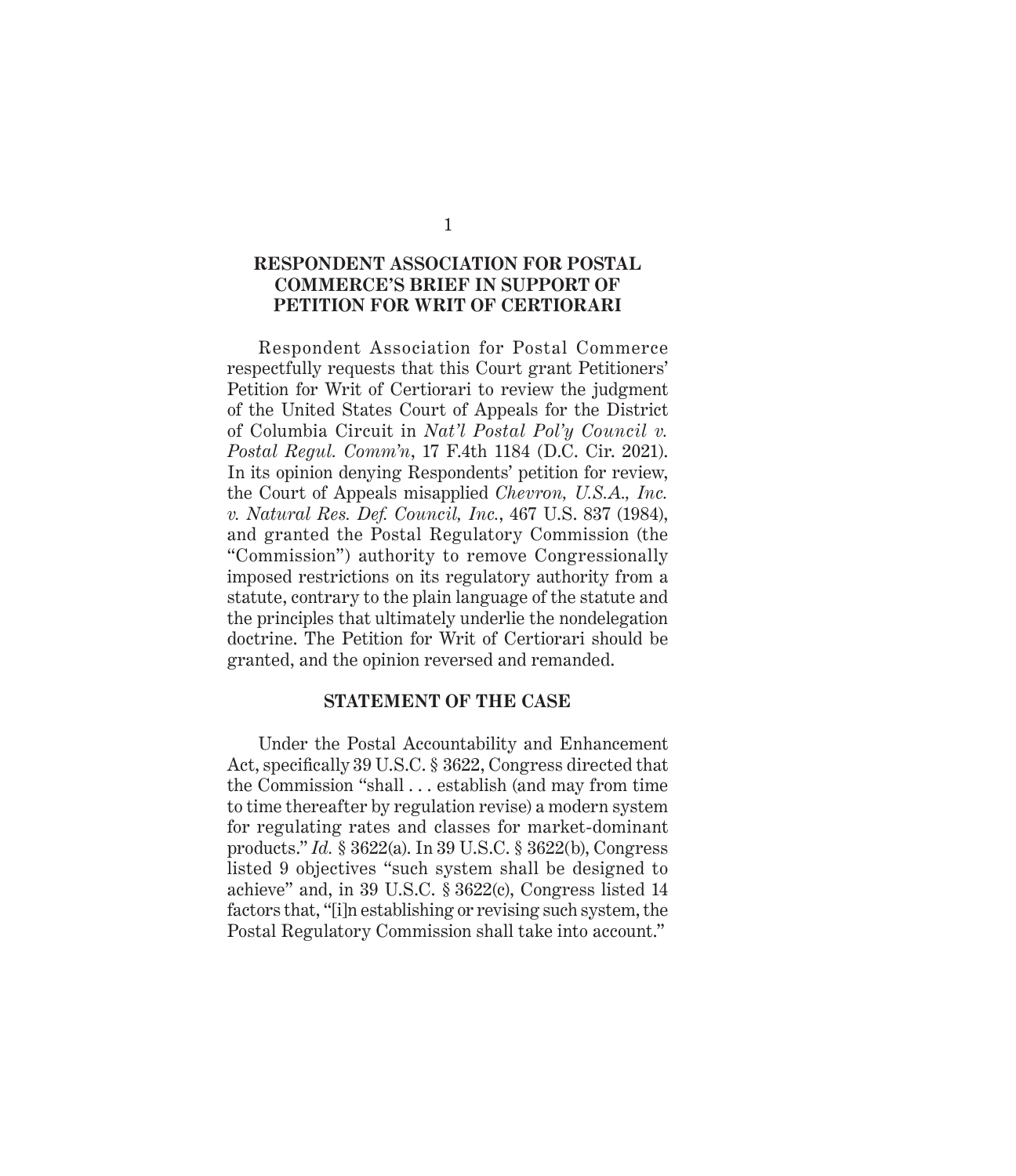In 39 U.S.C. § 3622(d), Congress listed "Requirements" to which "[t]he system for regulating rates and classes for market-dominant products shall" adhere. The requirements include, *inter alia*, a price cap, *id.* § 3622(d)(1); limitations on how the Postal Service can take advantage of unused authority to increase rates, *id.* § 3622(d)(2); and the requirement that after 10 years the Commission:

review the system for regulating rates and classes for market-dominant products established under this section to determine if the system is achieving the objectives in subsection (b), taking into account the factors in subsection (c). If the Commission determines, after notice and opportunity for public comment, that the system is not achieving the objectives in subsection (b), taking into account the factors in subsection (c), the Commission may, by regulation, make such modification or adopt such alternative system for regulating rates and classes for market-dominant products as necessary to achieve the objectives.

#### *Id.* § 3622(d)(3).

The next subsection, *id.* § 3622(e), establishes parameters for "workshare discounts," which are "rate discounts provided to mailers for the presorting, prebarcoding, handling, or transportation of mail, as further defined by the Postal Regulatory Commission under subsection (a)." The final subsection, *id.* § 3622(f), provides instructions on how to resolve pending proceedings and requests for modifications in the first year after enactment.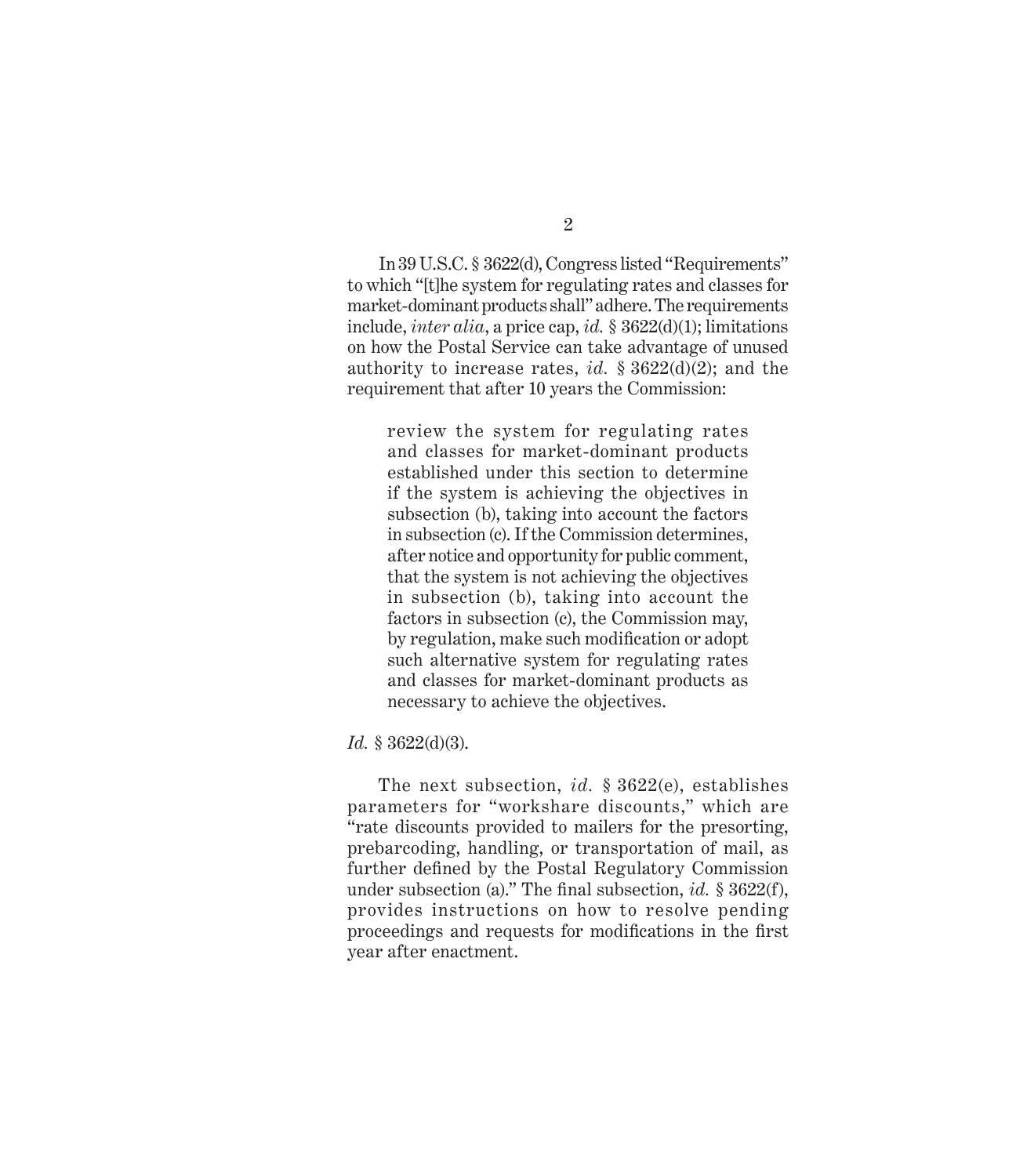In completing its ten-year review, the Commission concluded that the "alternative system for regulating rates and classes for market-dominant products" adopted under 39 U.S.C*.* § 3622(d)(3) need not include any of the other requirements of 39 U.S.C*.* § 3622(d). Pet. App. 3a;1 Pet. App. 50a-89a. After a notice and comment period, the Commission issued its final order, *Order 5763*, which, in accordance with the Commission's interpretation of 39 U.S.C*.* § 3622, did not adhere to the requirements of 39 U.S.C*.* § 3622(d)(1) and (2). Pet. App. 10a. Petitioners and other interested parties, including Respondent, petitioned for review of the Order in the United States Court of Appeals for the District of Columbia Circuit, which denied the petition for review. Pet. App. 30a. Petitioners National Postal Policy Council, American Catalog Mailers Association, Major Mailers Association, News Media Alliance, and National Newspaper Association filed a timely Petition for Writ of Certiorari. Respondent files this brief in support of the Petition.

#### **ARGUMENT**

In considering whether 39 U.S.C. § 3622 requires the Commission to respect the requirements of 39 U.S.C. § 3622(d)(1), including the price cap found in 39 U.S.C. § 3622(d)(1)(A), the Court of Appeals correctly recognized that the applicable analysis was that of *Chevron, U.S.A., Inc. v. Natural Res. Def. Council, Inc.*, 467 U.S. 837 (1984). Pet. App. 11a. Under *Chevron* step one, a court must "deploy[] the 'traditional tools of statutory construction' to determine 'whether Congress has directly spoken to

<sup>1.</sup> Citations to "Pet. App." are to the Appendix accompanying the Petition.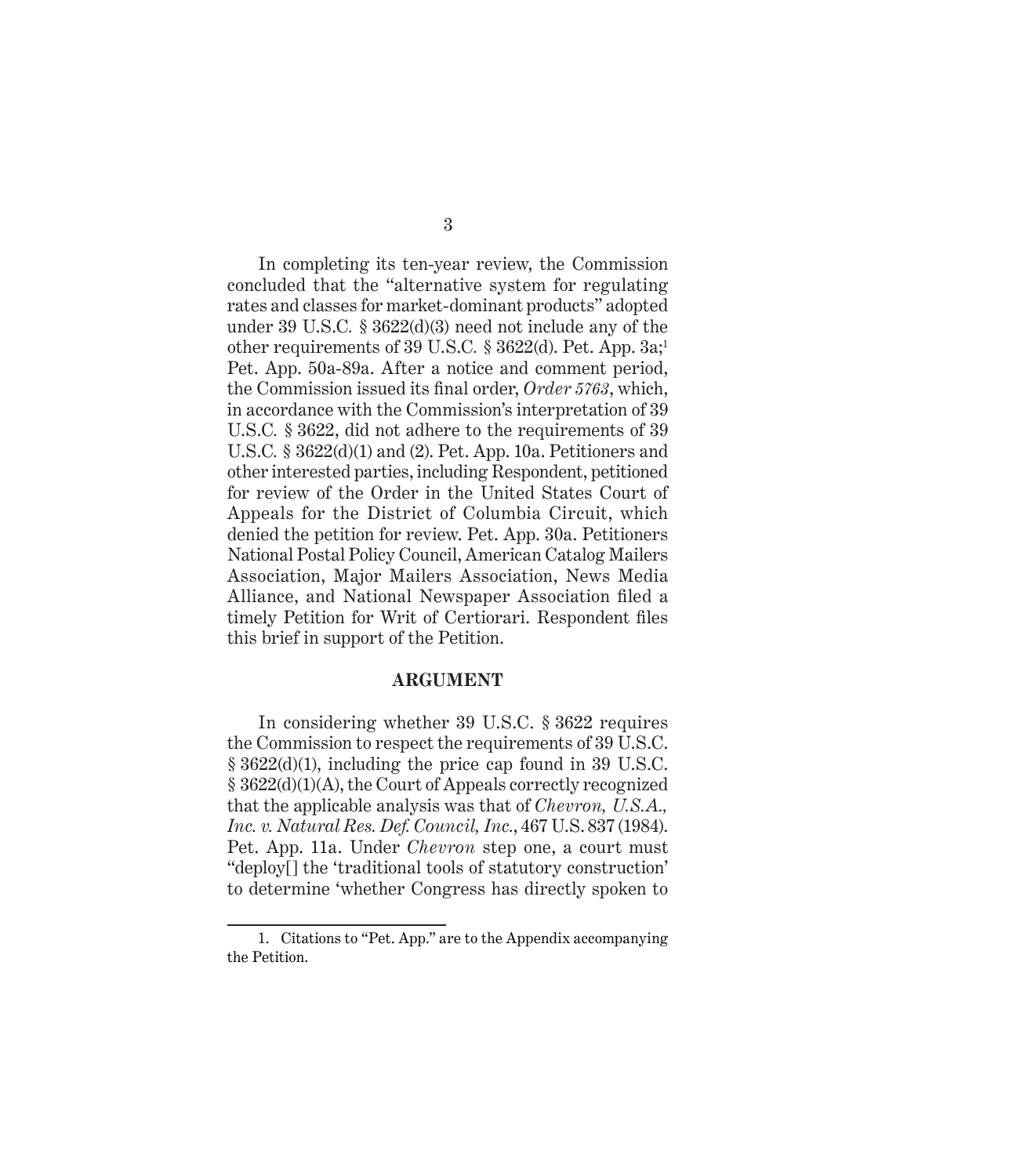the precise question at issue.'" Pet. App. 11a (quoting *Chevron*, 467 U.S. at 842-43 & n.9). If Congress has not explicitly spoken, the court, under *Chevron* step two, "will defer to the Commission's interpretation if it is 'a permissible construction of the statute.'" Pet. App. 11a (quoting *Chevron*, 467 U.S. at 843).

In the present case, there is no dispute that the "precise question at issue" is whether the statutory "Requirements" of 39 U.S.C.  $\S 3622(d)(1)$ , and other provisions in 39 U.S.C. § 3622 limiting the scope of the Commission's authority to adopt regulations, including the price cap of 39 U.S.C.  $\S 3622(d)(1)(A)$ , apply to *any* "system for regulating rates and classes for marketdominant products" that the Commission creates, 39 U.S.C.  $\S 3622(d)(1)$ , or whether the provisions of 39 U.S.C. § 3622(d)(1) are inapplicable to an "alternative" or "modified" regulatory system the Commission adopts under the authority provided by 39 U.S.C. § 3622(d)(3).

The opinion is ambiguous as to which step of *Chevron* the Court of Appeals ultimately employed to reach its decision, but under either scenario, the court erred. The Court of Appeals held, ostensibly under *Chevron* step one, that the "plain meaning of the statutory text" dictates that "during its ten-year review, the Commission may adopt an alternative system and is not necessarily constrained the price cap," [*sic*] in 39 U.S.C. § 3622(d)(1)(A). Pet. App. 16a. But the statute's plain meaning is unambiguously to the contrary. Congress "has directly spoken to the precise question at issue," *Chevron*, 467 U.S. at 842, and required that "[t]he system for regulating rates and classes for market-dominated products *shall*" include a price cap, along with other requirements. 39 U.S.C.  $\S 3622(d)(1)$ (emphasis added).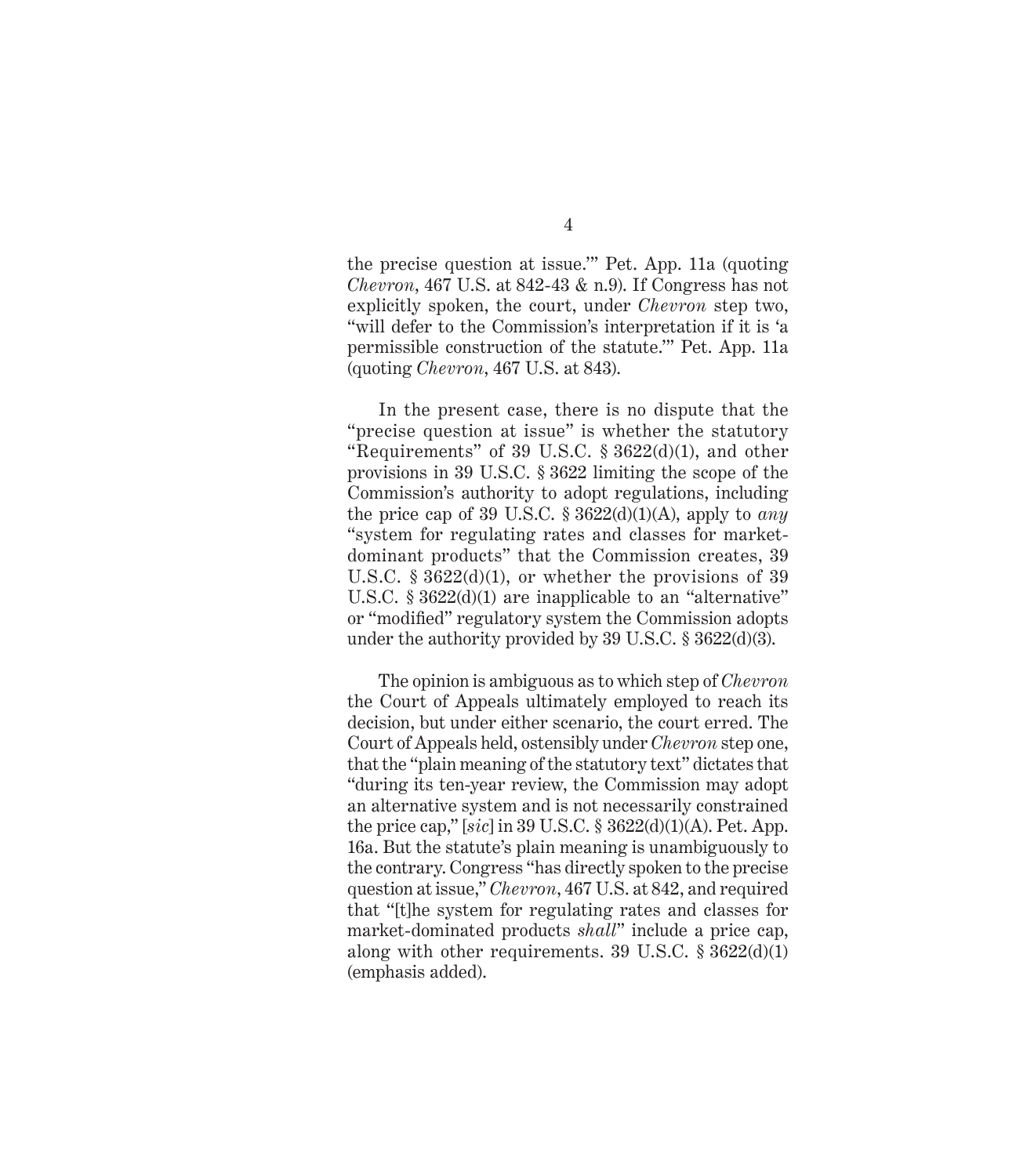The Court of Appeals dismisses this plain statutory command by finding that the "Requirements" of 39 U.S.C. § 3622(d)(1) do not apply to "such alternative systems" as the Commission may adopt under 39 U.S.C. § 3622(d)(3), reasoning that "[i]n  $\S 3622(a)$  and  $(d)(1)(A)$ , 'system' refers broadly to a scheme for 'regulating rates and classes for market-dominant products,' not to the subset of schemes that comply with the price cap." Pet. App. 13a.<sup>2</sup> But this formulation evades the question. Even if "system" has a broad meaning, the statute contains other provisions that limit the Commission's discretion as to what the particular system it adopts can do. The original system adopted pursuant to 39 U.S.C. § 3622(a) had to include a price cap not because the term "system" in 39 U.S.C. § 3622(a) referred to a "subset of schemes that comply with the price cap," but because a separate statutory subsection mandates that "[t]he system for regulating rates and classes for market dominant products shall" include a price cap. 39 U.S.C.  $\S 3622(d)(1)$ ,  $(d)(1)(A)$ . The question before the Court of Appeals was whether this statutory limit preventing the Commission from choosing, among all possible regulatory systems, a system that does not include a price cap, applies when the Commission is acting under 39 U.S.C. § 3622(d)(3).

<sup>2.</sup> The term "system" does not appear in 39 U.S.C. § 3622(d) (1)(A), but Respondent assumes the Court of Appeals intended to refer to 39 U.S.C. § 3622(d)(1). *Compare id.* ("The *system* for regulating rates and classes for market-dominant products shall  $\dots$ "), with id. § 3622(d)(1)(A) ("include an annual limitation on the percentage changes in rates to be set by the Postal Regulatory Commission that will be equal to the change in the Consumer Price Index for All Urban Consumers unadjusted for seasonal variation over the most recent available 12-month period preceding the date the Postal Service files notice of its intention to increase rates") (emphasis added).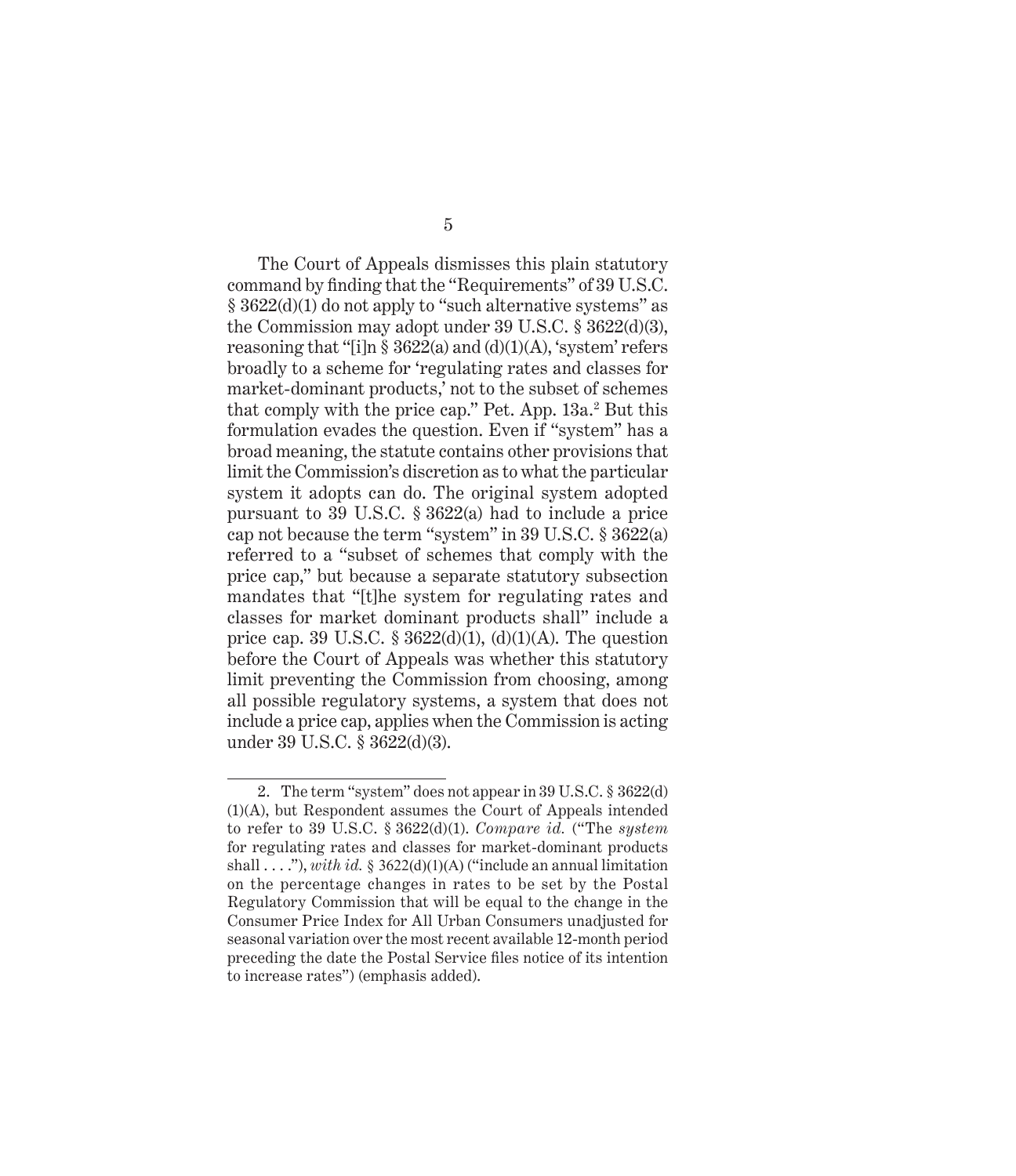There is no textual support for the conclusion that Congress intended to create a "subset of schemes" or intended for the term "system" in 39 U.S.C. § 3622(d)(1) to mean only the "original" system first created under 39 U.S.C. § 3622(a) and to exclude a modified or "alternative" system adopted after the review required by 39 U.S.C. § 3622(d)(3). The plain text of the statute is clear that "[t]he system" the Commission creates under 39 U.S.C. § 3622 must include the requirements of 39 U.S.C. § 3622(d)(1), and Congress has not explicitly granted the Commission the power to disregard or delete the requirements when it adopts an "alternative" system. Section 3622(d)(3) does not expressly say the Commission can ignore these requirements when modifying or adopting an alternative regulatory system. The Court of Appeals, however, relies on that silence to reach a contrary conclusion, explaining that 39 U.S.C. § 3622(d)(3) directs that changes to the regulatory system "be 'necessary to achieve the objectives' in 3622(b), but makes no mention of the rate cap." Pet. App. 14a. It further explains that 39 U.S.C. § 3622(d)(3) references an "alternative" system, which, according to the Court of Appeals, indicates that the Commission's "authority following the ten-year review must be broader under § 3622(d)(3)" than under 39 U.S.C. § 3622(a). Pet. App. 15a.

This purported "interpretation" goes too far. To allow the term "alternative" to permit the deletion of the requirements, as the Court of Appeals has implicitly done, is to "allow a small statutory tail to wag a very large dog." *AMG Cap. Mgmt., LLC v. Fed. Trade Comm'n*, 141 S. Ct. 1341, 1347 (2021) (holding that statutory language that granted the Federal Trade Commission ("FTC") the authority to obtain a "permanent injunction" "did [not] authorize the [FTC] directly to obtain court-ordered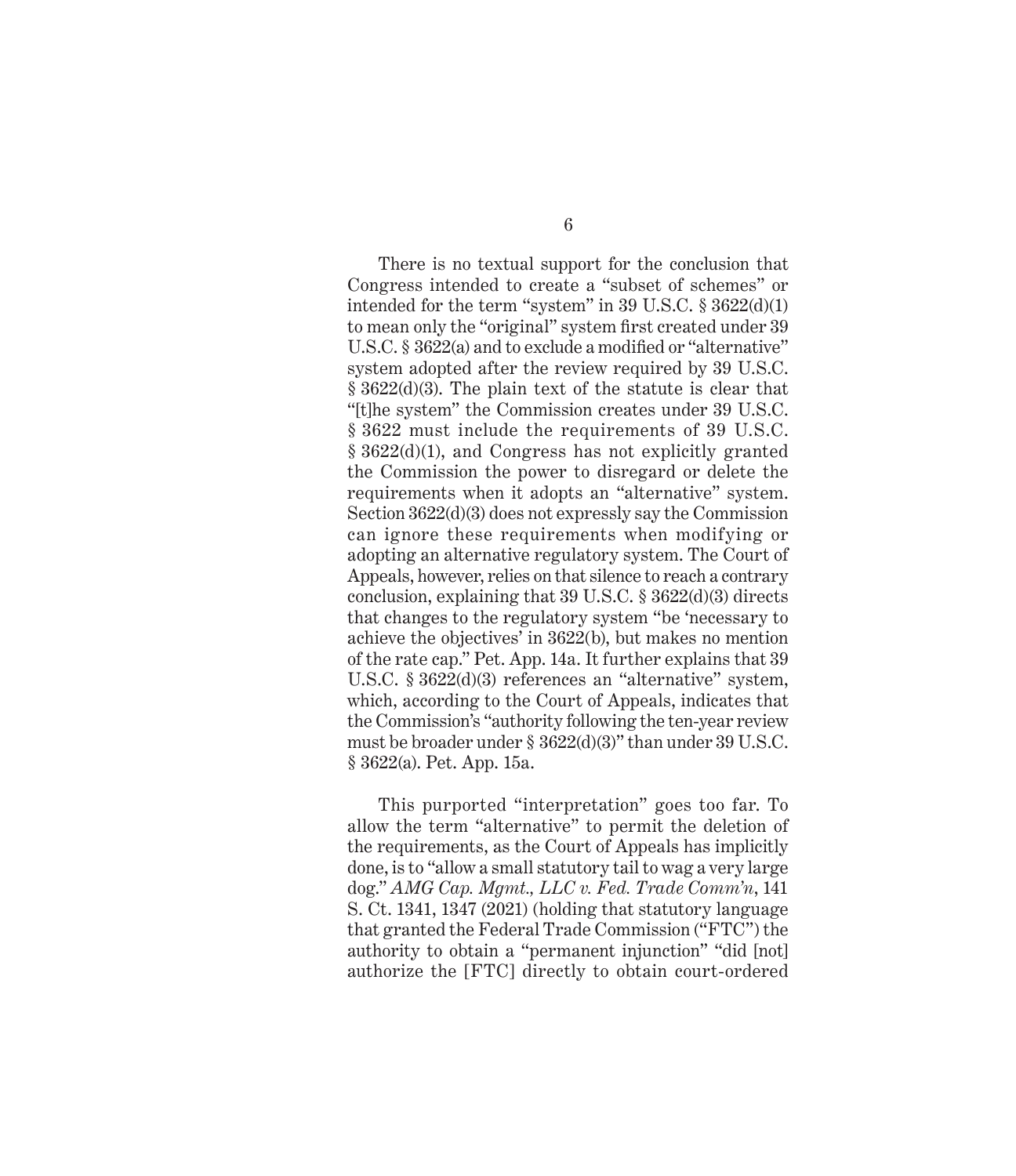monetary relief," because "[a]n 'injunction' is not the same as an award of equitable monetary relief" and "to read [the] words [of the statute] as allowing what they do not say, . . . , is to read the words as going well beyond the provision's subject matter"). Here, the Court of Appeals has "read [the lack of] words as allowing what they do not say." *Id.*

Moreover, as in *AMG*, the structure of the statute at issue supports the conclusion that any "system" adopted under 39 U.S.C. § 3622 must include the limitations in that provision. But following the Court of Appeals' logic regarding 39 U.S.C. § 3622(d)(3)'s reference to "achiev[ing]" only the "objectives" of the statute, not only are the "Requirements" of  $39$  U.S.C.  $\S$  (d)(1) now removable from the statute at the Commission's discretion, but so are the directives that the Commission take into account the "Factors" of 39 U.S.C. § 3622(c), that the regulatory system adhere to the "Limitations" of 39 U.S.C. § 3622(d)(2), and that the system comply with the provisions governing "Workshare Discounts" in 39 U.S.C. § 3622(e). The Commission's discretion is now bounded only by the "Objectives" of 39 U.S.C. § 3622(b). Even if Congress had the authority to delegate such broad and unbounded authority, it would have to have done so expressly, not simply by omitting references to these provisions in 39 U.S.C. § 3622(d)(3).

Because there is no textual support for its contrary conclusion, the Court of Appeals expanded its analysis to conclude that "[t]he legislative history supports the Commission's interpretation," a clear invocation of *Chevron* step two, even after the Court of Appeals claimed to have found that the language of the statute was explicit. Pet. App. 15a. But the Court of Appeals'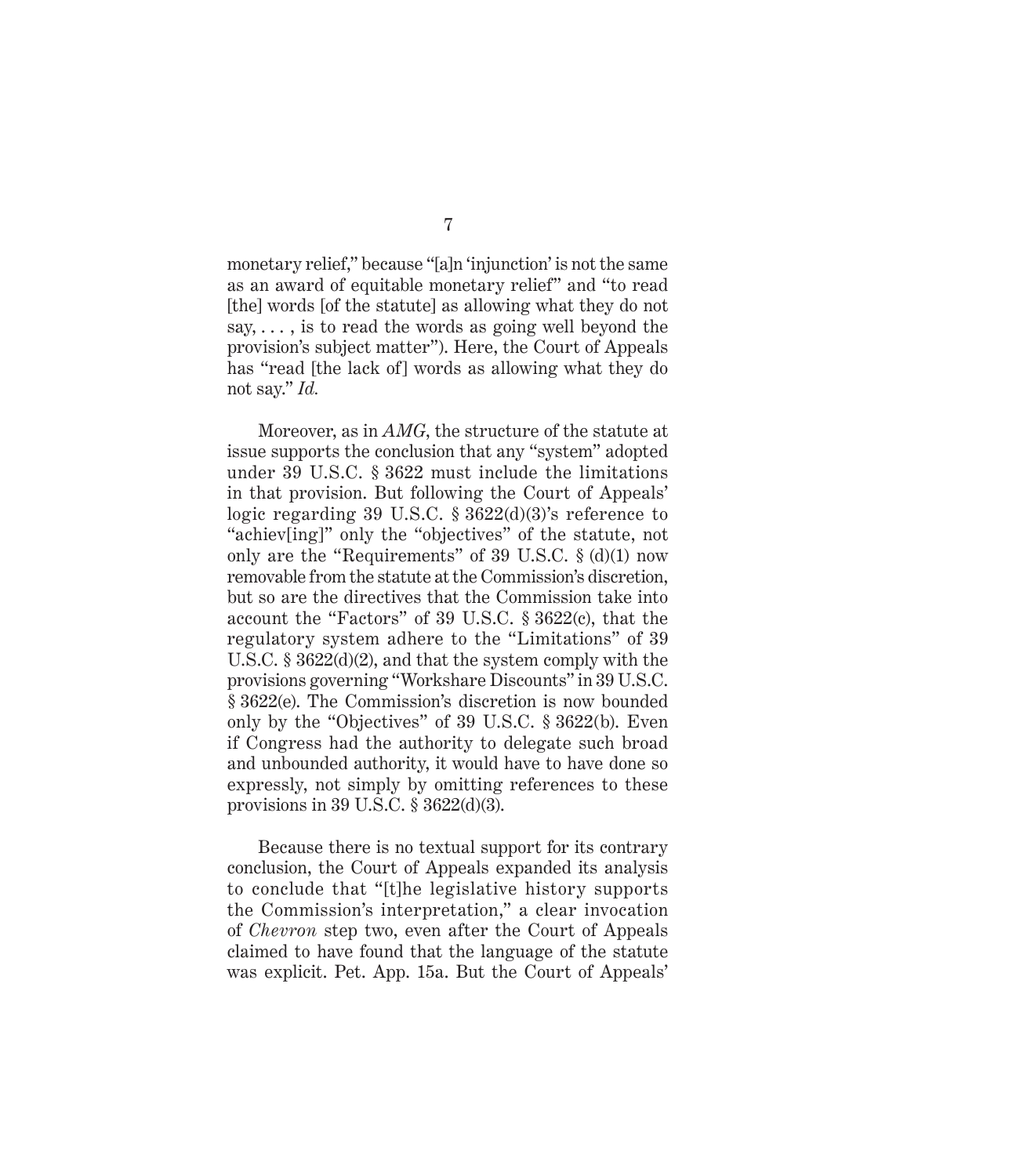"legislative history" consists of a single floor statement. The floor statement of a single senator is neither cause to disregard the plain language of the statute or an explicit Congressional grant of authority for an agency to do the same. *Thryv, Inc. v. Click-to-Call Techs., LP*, 140 S. Ct. 1367, 1384-85 (2020) (referring to "a House Report here, a floor statement there" as "one thin reed after another" and noting "[t]he historic presumption of judicial review has never before folded before a couple stray pieces of legislative history").

In eliding *Chevron* step one into step two and granting the Commission the power to excise entire sections of the statute, contrary to the plain language of the text, the Court of Appeals allowed the Commission to rewrite the statute, rather than permitting the Commission to rewrite its regulations within the confines of the statute. This is reversible error on its own. But in permitting the Commission to remove the "Requirements" section of 39 U.S.C. § 3622(d)(1), as well as the other provisions that provide limitations and guidance to the Commission's exercise of authority, the Court recrafted the statute as an impermissible delegation of Congress's power to the Commission. As the Petition explains in detail, Congress cannot delegate to the Commission the power to redraft a statute or to create a new statutory regime out of whole cloth. This is why Congress explicitly provided requirements and limitations that the Commission must meet in creating an alternative system. Had the Court of Appeals applied *Chevron* properly, its analysis would have ceased at step one.

\* \* \* \* \*